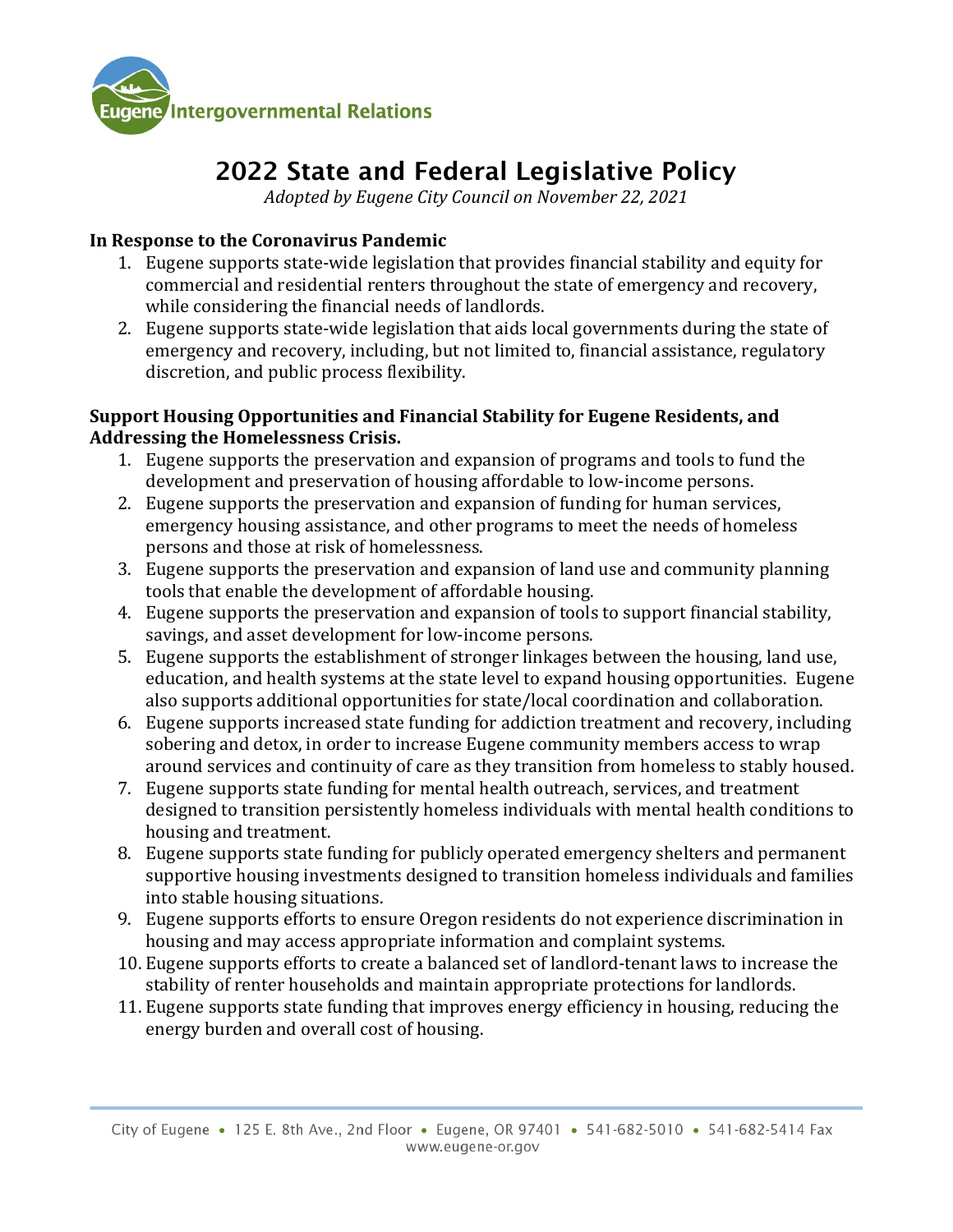### **Securing Local Finance Options**

- 1. Proposals to restructure or change the state's tax and revenue system must allow local government's continued authority to finance the level of services needed by their residents.
- 2. City governments are the most practical and effective providers of urban municipal services, and state or county tax policies should avoid raising revenues for duplication of city services by other jurisdictions.
- 3. Eugene opposes the levying of property taxes by the state to fund services that are deemed the responsibility of the state.
- 4. Eugene supports the ability to maintain local flexibility over revenue systems, retain local apportionment of revenue from state gas, liquor, beer and wine taxes, marijuana taxes and other state imposed taxes and fees, and the preservation and enhancement of state shared revenues.
- 5. Eugene opposes the granting of new exemptions, deferrals, or forgiveness of property taxes by the Legislature without reimbursement of the revenue forgone by cities.
- 6. Eugene supports the repeal of local government preemptions created by state or federal agencies or legislation and opposes federal or state pre-emption of local taxation authority.
- 7. Eugene opposes subsidizing through taxes, services, or changes to revenue sharing formulas those businesses or households in unincorporated areas.
- 8. Eugene supports maintaining current tax and fee authority regarding System Development Charges (SDCs) and Urban Renewal Districts.

#### **General Government**

- 1. Eugene supports the exemption from disclosure of attorney-client privileged records under the Public Records Law.
- 2. Eugene opposes changes in state public records laws that place undue financial burden on municipalities to comply or restrict a municipality's ability to represent its interest throughout an appeal process.

## **Economic Development**

- 1. Eugene will look for opportunities to strengthen and fund the local entrepreneurial ecosystem.
- 2. Support local authority to develop infrastructure that provides new economic development opportunities, especially in the area of emerging technology industries. Eugene supports the inclusion of high-speed broadband telecommunications network funding in state-funded infrastructure projects.
- 3. Eugene supports bioscience as a primary economic driver and supports funding for physical spaces and programs to connect the University of Oregon's Knight Campus to existing and future bioscience firms.
- 4. Eugene supports the Cultural Arts sector as a primary economic driver.
- 5. Eugene supports the existing ability of cities and municipal utilities to own, operate, construct and provide telecommunications services, including high-speed broadband.
- 6. Eugene supports keeping the Eugene Emeralds in Eugene.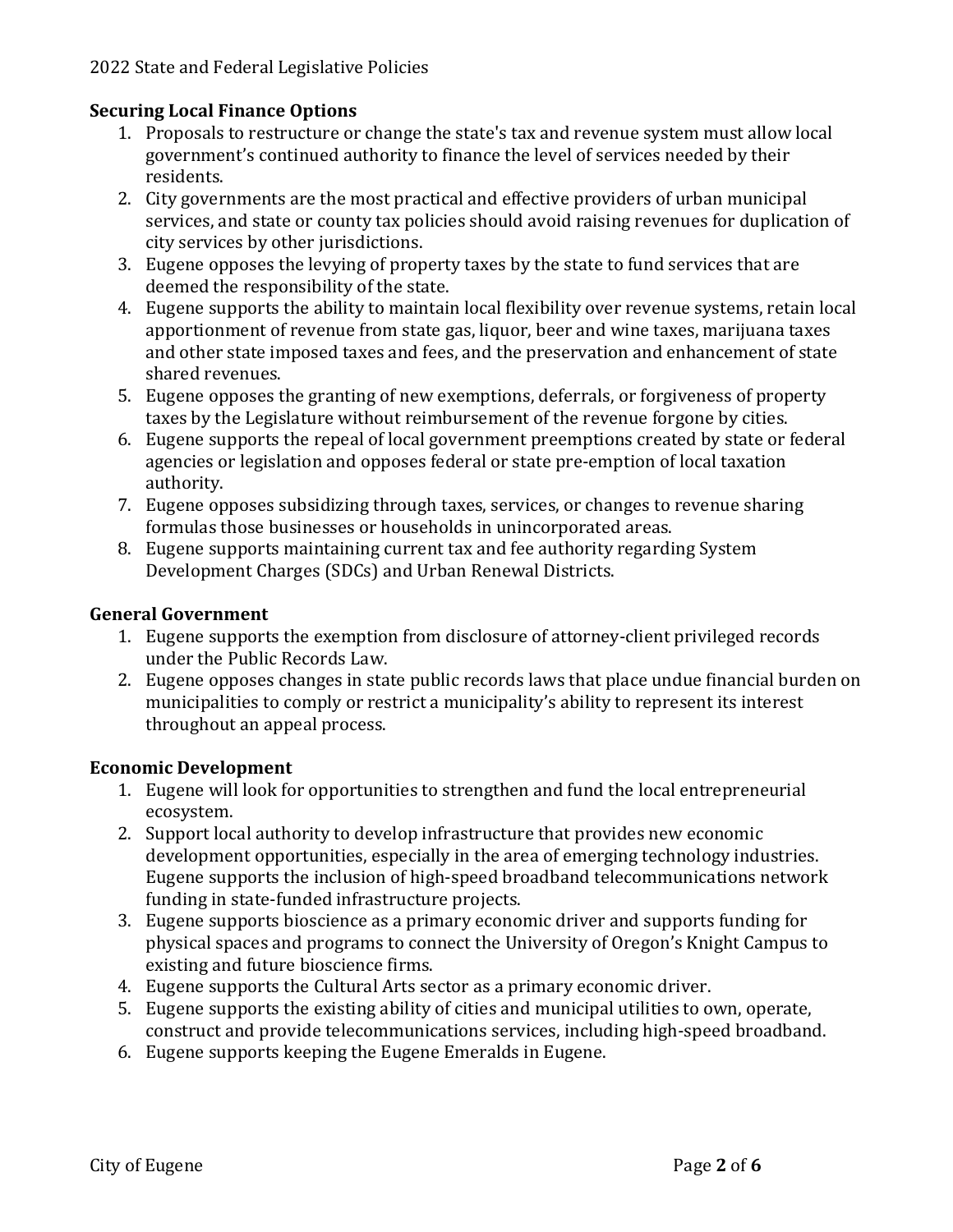#### **Land Use**

- 1. Eugene opposes legislation that eliminates or weakens existing methods of annexation.
- 2. Eugene opposes state or federal legislative or regulatory pre-emption of local land use laws and authorities.
- 3. To the extent the legislature establishes mandates that require Eugene to take certain actions, Eugene supports legislation that provides clarity, and incorporates flexibility to the extent possible. Eugene also supports timely and efficient state technical support and funding to provide assistance in implementation of such mandates.
- 4. Eugene supports legislation that streamlines the Urban Growth Boundary expansion and the Urban Reserves establishment processes, providing clarity, and incorporating flexibility to the extent possible. In addition, Eugene supports allowing the adoption of Rural Reserves outside of the Eugene Metro area.
- 5. Eugene supports the removal of regulatory barriers to housing affordability, availability, and diversity and to mixed-use development without sacrificing local control.
- 6. Eugene supports actions that incentivize multi-family and mixed-use development along transit corridors.

#### **Information Technology, Telecommunications, and Municipal Right of Way (ROW) Authority.**

- 1. Eugene broadly defines telecommunications activities, services, and facilities to include wireless and wireline voice (including VOIP-voice over internet protocol), data, and video, including cable system communications, and high-speed broadband services such as IPTV (Internet Protocol TV), OTT (Over the Top Programming), and Internet Access.
- 2. Eugene supports City Ordinance 20083 authority and responsibility to manage the public rights of way (ROW), especially for issuing permits for installations and city pole use contracts for wireless facilities.
- 3. Eugene supports the City Ordinance 20083 authority to determine and collect fair and reasonable compensation, including in-kind services, for use of public infrastructure and public rights of way.
- 4. Eugene supports the existing ability of cities and municipal utilities to own, operate, construct and provide telecommunications services, including high-speed broadband.
- 5. Eugene supports the 2015 net neutrality provisions and opposes actions that would decrease open access to the internet through tiered pricing structures or other strategies.
- 6. Eugene supports improvements and funding for ensuring effective cyber-security systems and IT modernization at state and local government levels.
- 7. Eugene supports the preservation and expansion of funding for affordable and accessible broadband services.

## **Public Safety**

*Includes Fire/EMS, Courts, Law Enforcement, and Prosecution.* 

- 1. Eugene opposes efforts to increase supervisor representation.
- 2. Eugene supports the narrow use of polygraph testing for pre-employment screening for sworn police officials.
- 3. Eugene supports increased funding and training for Special Teams to include Urban Search and Rescue (USAR).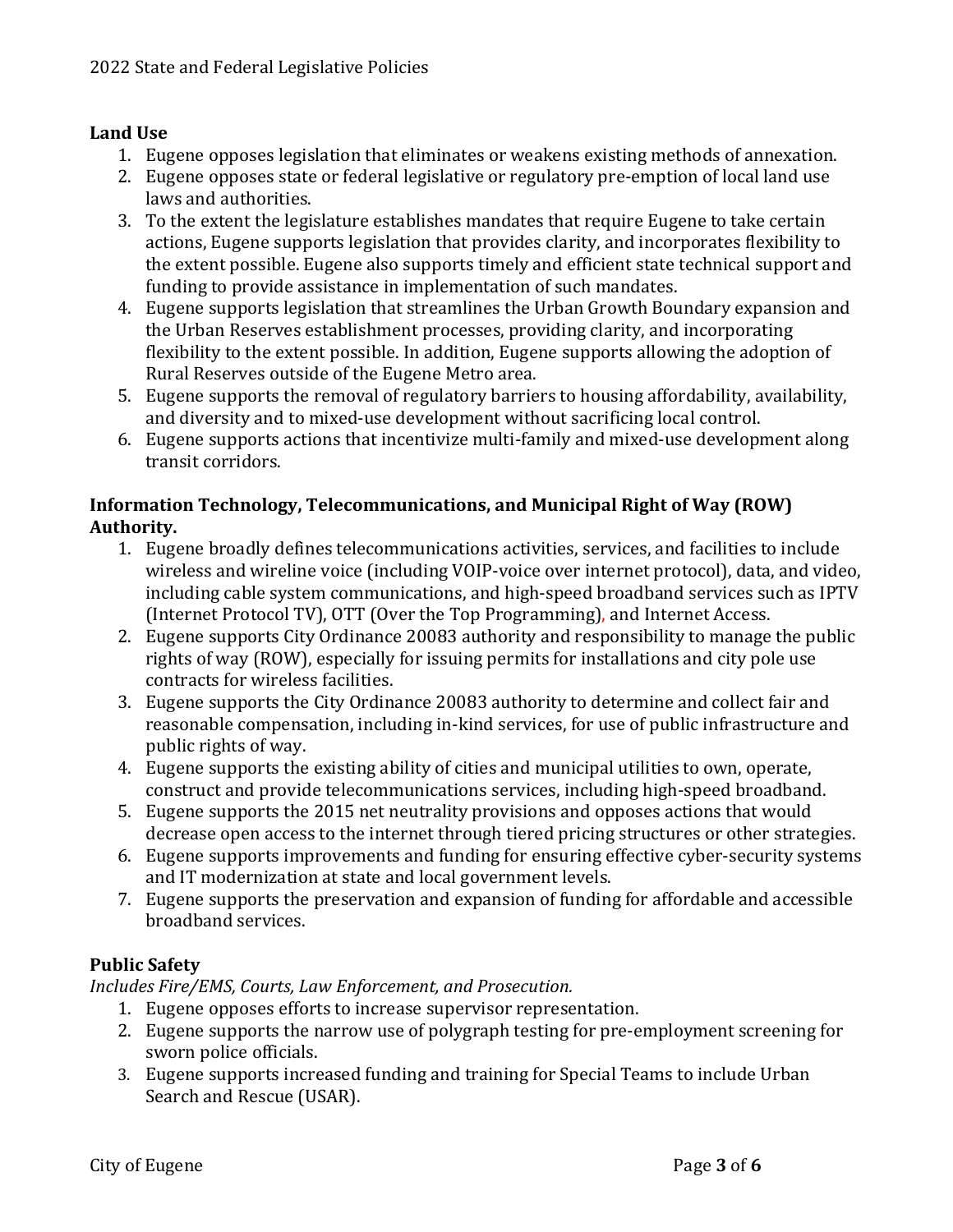- 4. Eugene opposes efforts to remove fire department authority to provide input concerning fire department access and water supply on proposed development projects, and to administer all provisions of the Fire Code for maintenance of the built environment.
- 5. Eugene supports enhancing the effectiveness of the state's emergency communications system through an increase in the 9-1-1 tax.
- 6. Eugene supports afterschool funding for youth that contributes to the prevention and reduction of juvenile crime, including early childhood literacy programs, such as the Imagination Library program.
- 7. Eugene supports funding for state-wide Teen Courts or Peer Courts that provide early intervention into first time juvenile offenders, reducing recidivism.
- 8. Eugene supports state and federal funding for local government public safety emergency operations, disaster preparedness, and capital facilities.
- 9. Eugene supports state and federal funding and policy support for local government community justice style programs.
- 10. Eugene supports state-wide efforts that increase police accountability through application of consistent professional standards, implementation of 21st Century Policing-including the reduction of use of force and increased use of de-escalation techniques, and transparency of disciplinary actions.
- 11. Eugene supports funding to neighborhoods or areas susceptible to wildland fire, commonly known as the Wildland Urban Interface (WUI), through prevention, education, mitigation efforts such as but not limited to fuels reduction and building codes.

# **Transportation**

- 1. Eugene opposes federal or state pre-emption of local permitting and trip fee collection authority of Transportation Network Companies (TNCs) and/or Mobile Service Providers (MSPs).
- 2. Eugene supports policy that ensures the greatest possible flexibility for the use of funds to meet local needs, and that grant priority funding for projects when a local match is available
- 3. Eugene supports local option transportation system funding alternatives, including local option fuel taxes and local transportation system maintenance fees.
- 4. Eugene will continue to seek right of way and construction funding for the Beltline Hwy Project from River Road to Coburg Road
- 5. Eugene supports funding opportunities to address safety on local and state roadways.
- 6. Eugene supports legislation that allows broader use of fixed automated speed enforcement cameras.
- 7. Eugene supports state funding for intercity rail service, and more frequent and more reliable, higher-speed, customer-friendly passenger rail between Eugene and Portland.
- 8. Eugene supports additional planning and construction funds for local communities to establish railroad quiet zones, improve safety at grade crossings, upgrade rail beds and acquire rights-of-way to facilitate "passing" areas for passenger trains and freight trains.

# **Environment and Natural Resources**

- 1. Eugene supports measures that protect or improve surface water and groundwater quality, including potential drinking water sources.
- 2. Eugene supports funding, programs, and land use planning tools that protect native ecosystems, preserve intact habitats for migratory species, and protect against invasive species.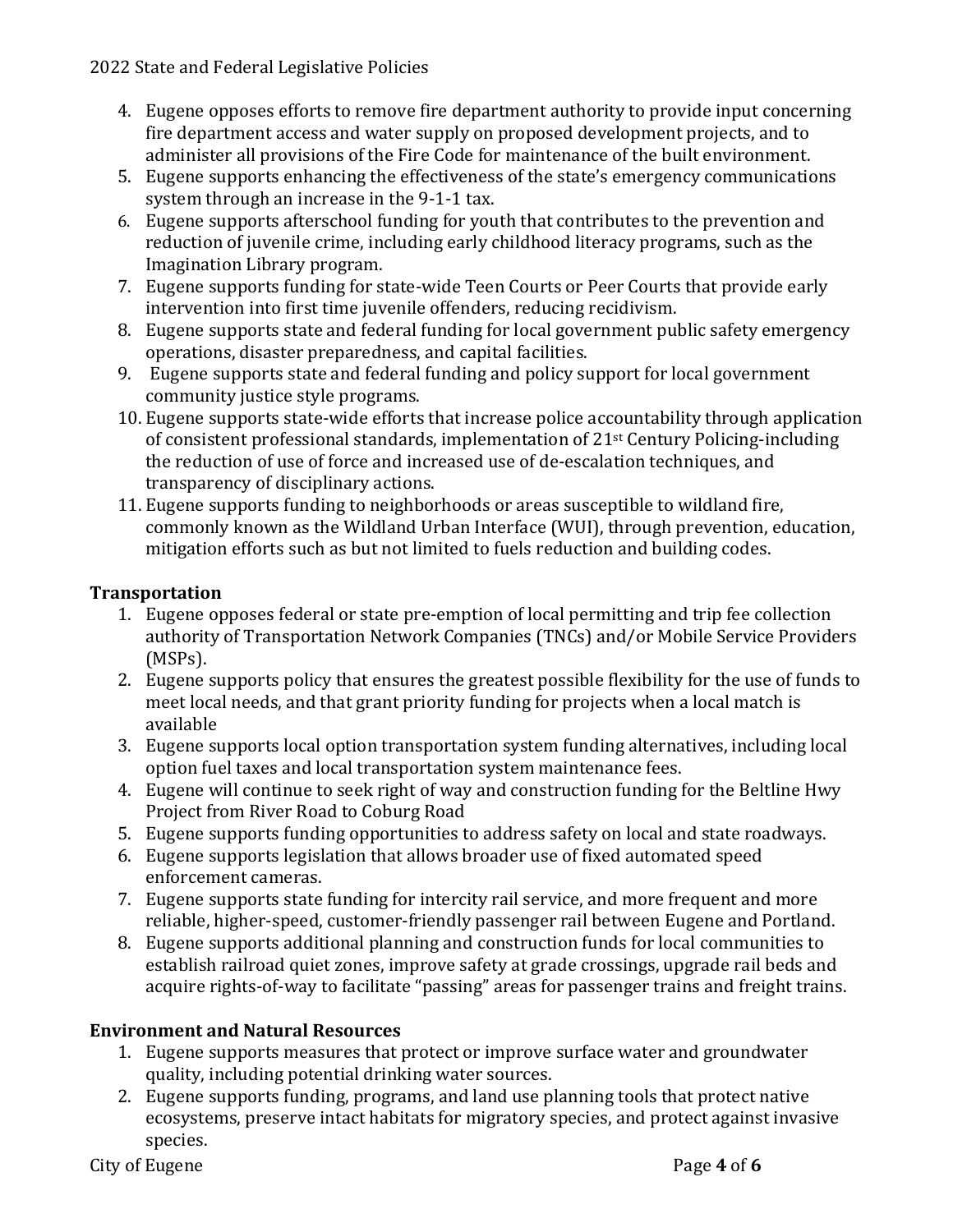- 3. Eugene supports continuation of funding for the implementation of place-based water resources planning projects by the Oregon Water Resources Board and its implementing partners.
- 4. Eugene supports appropriate limitations on fill and/or removal of wetlands.
- 5. Eugene supports funding for constructing, maintaining, evaluating and renovating "green" stormwater infrastructure such as bioswales, green roofs and porous pavement.
- 6. Eugene supports a science-based approach to waterway and wetland protections under the federal Clean Water Act and related state statutes.
- 7. Eugene supports practical exclusions from regulation under the federal Clean Water Act and any related state statutes for constructed green infrastructure stormwater management facilities.
- 8. Eugene supports fair and equitable water quality permit fees and accountability for demonstrating progress toward meeting commitments made by regulatory agencies collecting the fees.
- 9. Eugene supports initiatives that assist designated management agencies in meeting their TMDL obligations related to temperature, bacteria, turbidity, and mercury.
- 10. Eugene supports measures that facilitate economical and environmentally sound practices for managing wastewater and stormwater infrastructure, including maintaining minimum flows to protect infrastructure and reduce the risk of corrosive gas formation.
- 11. Eugene supports funding and programs to implement measures identified in the regional Natural Hazards Mitigation Plan such as street tree planting programs, enhanced fuels reduction programs, restoration of riparian systems and other efforts to reduce the impact of flood, fires, landslides, and extreme storm events.
- 12. Eugene supports a statewide prescription drug 'take-back' program.

## **Climate Recovery**

- 1. Eugene supports state and federal measures to place a price on carbon emissions through mechanisms such as a carbon tax/fee or a cap and trade program.
- 2. Eugene supports all implementation aspects of Department of Environmental Quality's 2050 Vision for Materials Management.
- 3. Eugene supports state funding for electric vehicles and small electric vehicles, electric vehicle infrastructure, fleet incentives, and electric vehicle education programs.
- 4. Eugene supports state funding for walking, biking and transit infrastructure projects.
- 5. Eugene supports funding that improves public transportation efficiency.
- 6. Eugene supports legislation that improves energy efficiency in the Oregon Building Code in alignment with Executive Order 17-20.
- 7. Eugene supports legislation that calls for Extended Producer Responsibility, in an effort to reduce lifecycle greenhouse gas emissions, and "Right to Repair" legislation, which requires manufacturers to share information necessary for repairs.
- 8. Eugene supports legislation that allows for changes to the Oregon Building Code to allow for greater use of reused materials in building construction and incentives for adaptive reuse of existing buildings.

# **Public Health & Wellness**

- 1. Eugene supports Oregon initiatives that connect youth and families to nature, such as Outdoor School and Oregon's Children's Outdoor Bill of Rights.
- 2. Eugene supports initiatives that promote active, healthy lifestyles through Park and Recreation services.